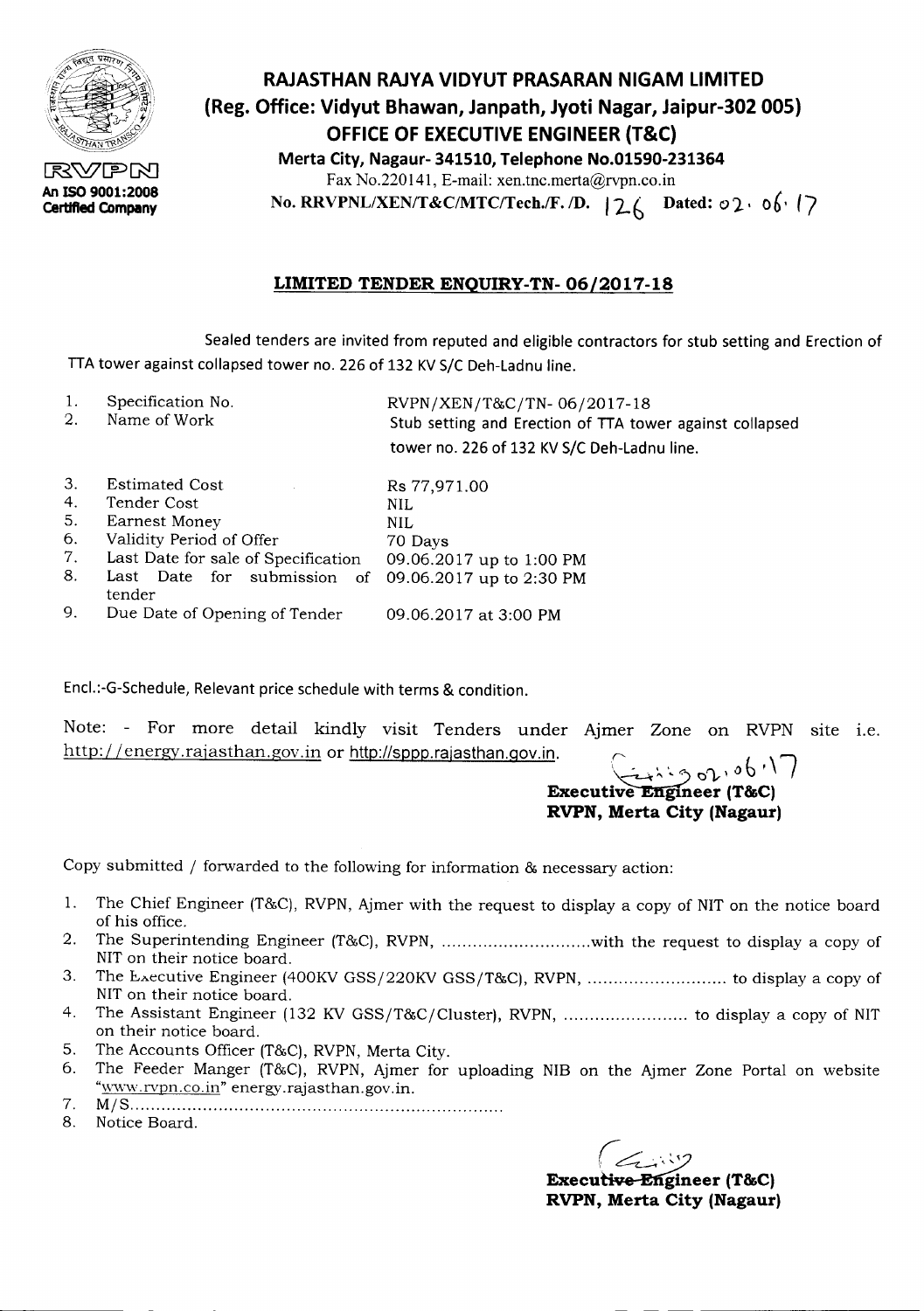#### TERMS AND CONDITIONS

- 1. **Qualifying Requirement**: Only those firms who have completed construction work of any 220/132 KV line on labour contractor of minimum of Rs 5.0 Lacs and have completed within the contract time of the work order in last two year will be qualified for tender. A completion certificate issued by authority not below the rank of Executive Engineer is to be enclosed as proof of qualification.
- 2. The tender should be addressed to the Executive Engineer (T&C), RVPN, Merta City having office at 400 KV GSS, Ren Road, Merta City(Nagaur).

#### *3. RAJASTHAN VALUE ADDED TAX, LEVIES*& *DUTIES:*

- a) In accordance with the scope of works, this is a labour contract of erection from the "FREE ISSUE" material, hence no VAT will be leviable. However tax on such labour contracts if levied, shall be to the Contractor's account.
- b) Service Tax: The tenderer shall quote the prices inclusive of applicable service tax. Any liability towards service tax, if arises/applicable, inclusive of cost of material to be supplied by RVPN free of cost, shall be to the firms account. Any statutory variation in service tax will be to contractor's accounts.
- c) Work Contract Tax: The work contract tax will be deducted at the applicable laws on the value of erection, testing & commissioning activities. Any liability arising on A/c of work, contract tax will be to the contractor's account. Any statutory variation in the work contract tax will be to the contractor's accounts.
- d) Income Tax: If any income tax, surcharge on income tax or any other corporate tax is attracted under the law then the same shall be paid by him as per Government rules / deducted from his bills / invoices at the prevailing rate and if such tax is not applicable, then the contractor can claim reimbursement of the same from the relevant competent authority. However necessary TDS certificate(s) shall be issued by Nigam's paying Authority.
- 4. The tender along with relevant documents as per eligibility criteria shall be submitted in closed/sealed envelope duly super scribe as "limited NIT no. RVPN/XEN/T&C/TN- 06/2017-18 for Stub setting and Erection of TTA tower against collapsed tower no. 226 of 132 KV S/C Deh-Ladnu line".
- 5. The under signed does not bind himself to accept the lowest or any other tender and Reserve the right to reject any or all tender's without assigning any reason thereof
- 6. The quoted rates shall be valid for 70 days from the date of opening tenders.
- 7. The work shall be completed as per "G" schedule within 45 days from the date of placing of work order/LOI or date of issue of layout by the work in-charge.
- 8. Payment shall be arranged/released as per Nigam's payment policy on completion of work as per specification through RTGS by the. Accounts Officer (T&C), RVPN, Merta City after receipt of verified bills/Invoice by the consignee.
- 9. All addition and/or alterations in the tender must be clearly initialed.
- 10. The Rate's should be quoted the FIRM prices inclusive of all taxes and duties, insurance, and other related cost both in words and figures.
- 11. All the documents issued; shall be submitted by the Tenderer duly filled up in all respect with sealand signature on each page.

---- -------------- - - - - - - -------------

- 12. Tender received late due to any reasonor which are incomplete shall not be accepted for consideration,
- 13. Quantity of items may vary at the time of placement order.

r: 0.000 m  $($   $\epsilon$   $\alpha$  iy or Executive Engineer (T&C) RVPN, Merta City (Nagaur)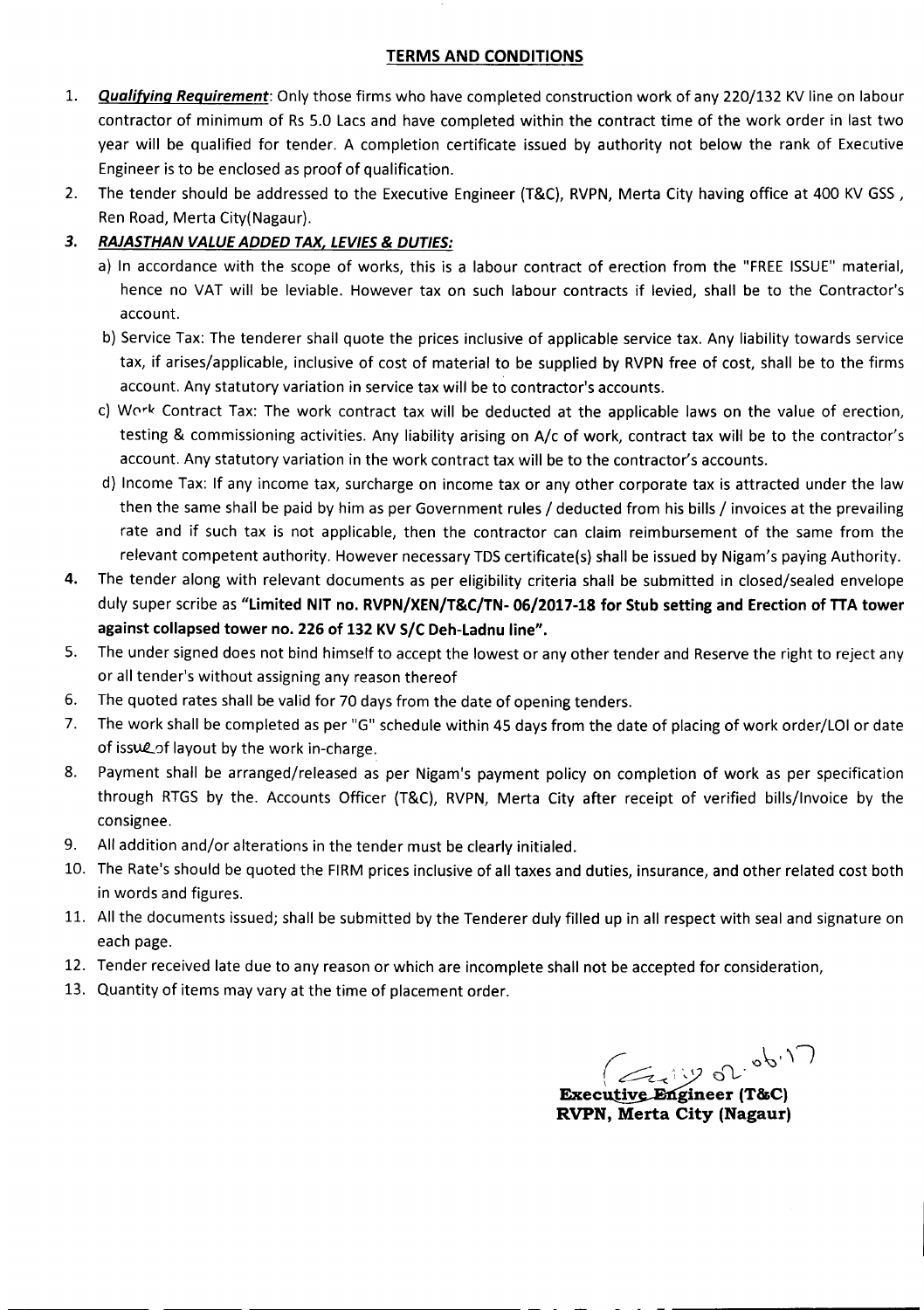#### **PRICE SCHEDULE**

Name of work: Stub setting and Erection of TTA tower against collapsed tower no. 226 of 132 KV S/C Deh-Ladnu **line.**

Name of firm/Tenderer: - .

| Description of Work                                                                                       | Rate as<br>per G-<br>Schedule | % Above/Below<br>Rate as per G-<br>Schedule | Amount in Rs.<br>Above/Below Rate as<br>per G-Schedule | Total Price (2+4) |  |  |
|-----------------------------------------------------------------------------------------------------------|-------------------------------|---------------------------------------------|--------------------------------------------------------|-------------------|--|--|
|                                                                                                           |                               |                                             |                                                        |                   |  |  |
| Stub setting and Erection of TTA<br>tower against collapsed tower no.<br>226 of 132 KV S/C Deh-Ladnu line | 77971.00                      |                                             |                                                        |                   |  |  |

Total Rs(In Words) .

1. I/We have read all terms and conditions of the relevant Tender Enquiry against TN No. 06/2017-18. These are acceptable to us.

2. Our Offer is valid for 70 days from the date of opening of tenders.

3. The work shall be completed within stipulated period and as per instructions/letter of the Work In-Charge.

4. The quoted rate is firm in all respect till completion of work including of insurance charges, all taxes & duties

5. Safe execution of work shall be our responsibility.

6. We shall be responsible for any "Fatal" or "Non-Fatal" accident taking place due to our negligence.

 $Date_{\text{max}} / \frac{1}{1 - \frac{1}{1 - \frac{1}{1 - \frac{1}{1 - \frac{1}{1 - \frac{1}{1 - \frac{1}{1 - \frac{1}{1 - \frac{1}{1 - \frac{1}{1 - \frac{1}{1 - \frac{1}{1 - \frac{1}{1 - \frac{1}{1 - \frac{1}{1 - \frac{1}{1 - \frac{1}{1 - \frac{1}{1 - \frac{1}{1 - \frac{1}{1 - \frac{1}{1 - \frac{1}{1 - \frac{1}{1 - \frac{1}{1 - \frac{1}{1 - \frac{1}{1 - \frac{1}{1 - \frac{1}{1 - \frac{1}{1 - \frac{1}{1 - \frac$ 

Place Nameof Signatory \_

Phone/ M(lhile / Fax \_ Nameof Firm \_

Address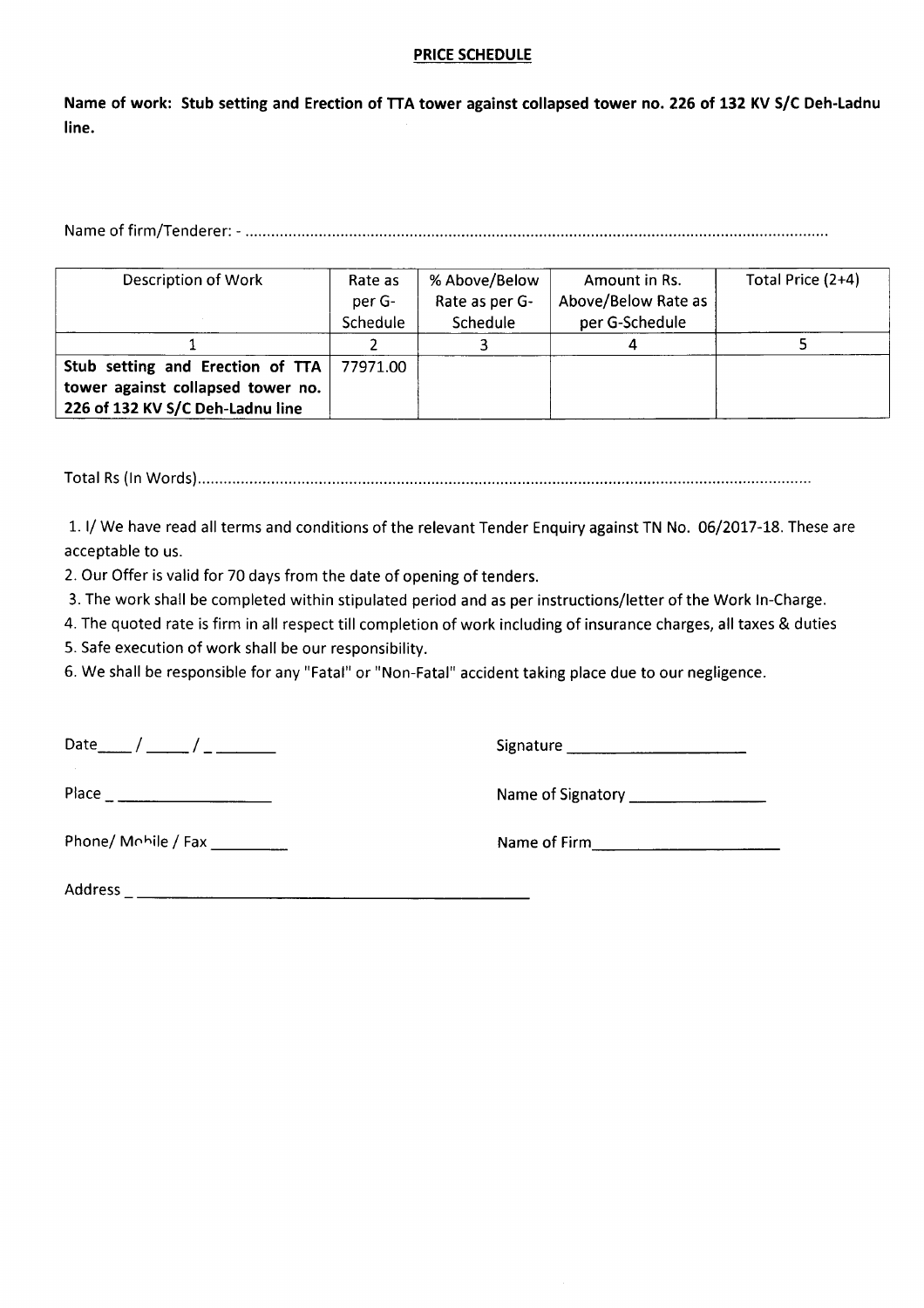### **G' -SCHEDULE**

Name of Work: Erection of TTA tower against collapsed Tower No.226 of 132KV S/C Deh- Ladnu line.

"

 $\mathcal{L}^{\mathcal{L}}$ 

1. The rates for the erection works given in this BSRare inclusive of all types oflabour charges, but exclusive of service tax, sales tax and insurance charges,etc.

REF:-RVPN/SC/TLPC/XEN/TL-A4/BSR/D. 856 / Dated:- 25-june 2015, RVPN/SE(Contracts-II)/XEN-4 / F. / D.44 )aipur Dated:- 21.04.2017 & RVPN/SE(Contracts-II)/XEN-4 / F. / D.45 )aipur Dated:- 21.04.2017 (A) 132 KVLine

| S.No. | <b>Particulars</b>                                                  | Unit | Qty.   | Rate's as<br>per BSR | Amounts  |
|-------|---------------------------------------------------------------------|------|--------|----------------------|----------|
|       | Check survey as per approved route of line which includes -         |      |        |                      |          |
|       | Re-checking of the line route as per approved profile,              |      |        |                      |          |
|       | chainage, tower center marking, pit marking, bisection of           |      |        |                      |          |
|       | angle tower as required at site.                                    | kM   | 4.5    | 3255                 | 14647.50 |
| 2     | <b>Excavation</b>                                                   |      |        |                      |          |
|       | (i) Normal soil                                                     | CUM. | 23.224 | 259                  | 6015.02  |
|       | (ii) Murram/Black cotton/Hard Soil.                                 | CUM. | 0      | 548                  | 0.00     |
|       | (iii) Soft rock/disintegrated rock.                                 | CUM. | 0      | 605                  | 0.00     |
|       | (iV) Hard rock (blasting prohibited).                               | CUM. | 0      | 1383                 | 0.00     |
|       | 3 SETTING OF TEMPLATE & STUB/ANCHOR BOLT                            |      |        |                      |          |
|       | Setting of template & stub/ anchor bolt & removal after             |      |        |                      |          |
|       | concreting, excluding cost of excavation and concreting but         |      |        |                      |          |
|       | including back filling with excavated/ borrowed earth (with         |      |        |                      |          |
|       | lead & lift) in layers with ramming andwatering as per              |      |        |                      |          |
|       | specification.                                                      |      |        |                      |          |
|       | (A) 132 KV Single Circuit Tower.                                    |      |        |                      |          |
|       | (ii) Tangent Tower (TTA)                                            | Nos. | 1      | 2564                 | 2564.00  |
| 4     | <b>CONCRETING:</b>                                                  |      |        |                      |          |
|       | Providing and laying cement concrete for all types of               |      |        |                      |          |
|       | foundation as per latest ISS:456 including cement,                  |      |        |                      |          |
|       | sand, stone aggregate 20mm nominal size, water etc.,                |      |        |                      |          |
|       | preparing surfaces, shuttering, mixing, placing,                    |      |        |                      |          |
|       | ramming, curing, finishing as per specification and                 |      |        |                      |          |
|       | drawings.                                                           |      |        |                      |          |
|       | $(i) 1:3:6$ Mix                                                     | CUM. | 0.36   | 8525                 | 3069.00  |
|       | (ii) $1:2:4$ Mix                                                    | CUM. | 2.1    | 8784                 | 18446.4  |
| 51    | <b>Steel reinforcement</b>                                          |      |        |                      |          |
|       | Cutting, bending, welding of joints if required, fixing and         | MT.  | 0.046  | 61496                | 2828.82  |
|       | placing of steel reinforcement as per specification and             |      |        |                      |          |
|       | drawings including material.                                        |      |        |                      |          |
|       | 6 EARTHING:                                                         |      |        |                      |          |
|       | (A) Earthing of towers with pipe type earthing excluding the supply |      |        |                      |          |
|       | of pipes, wires, flats, and connectors but including coke/charcoal, |      |        |                      |          |
|       | etc, excavation, augring and backfiling in all type of soil         |      |        |                      |          |
|       |                                                                     | Set  | 1      | 1568                 | 1568.00  |